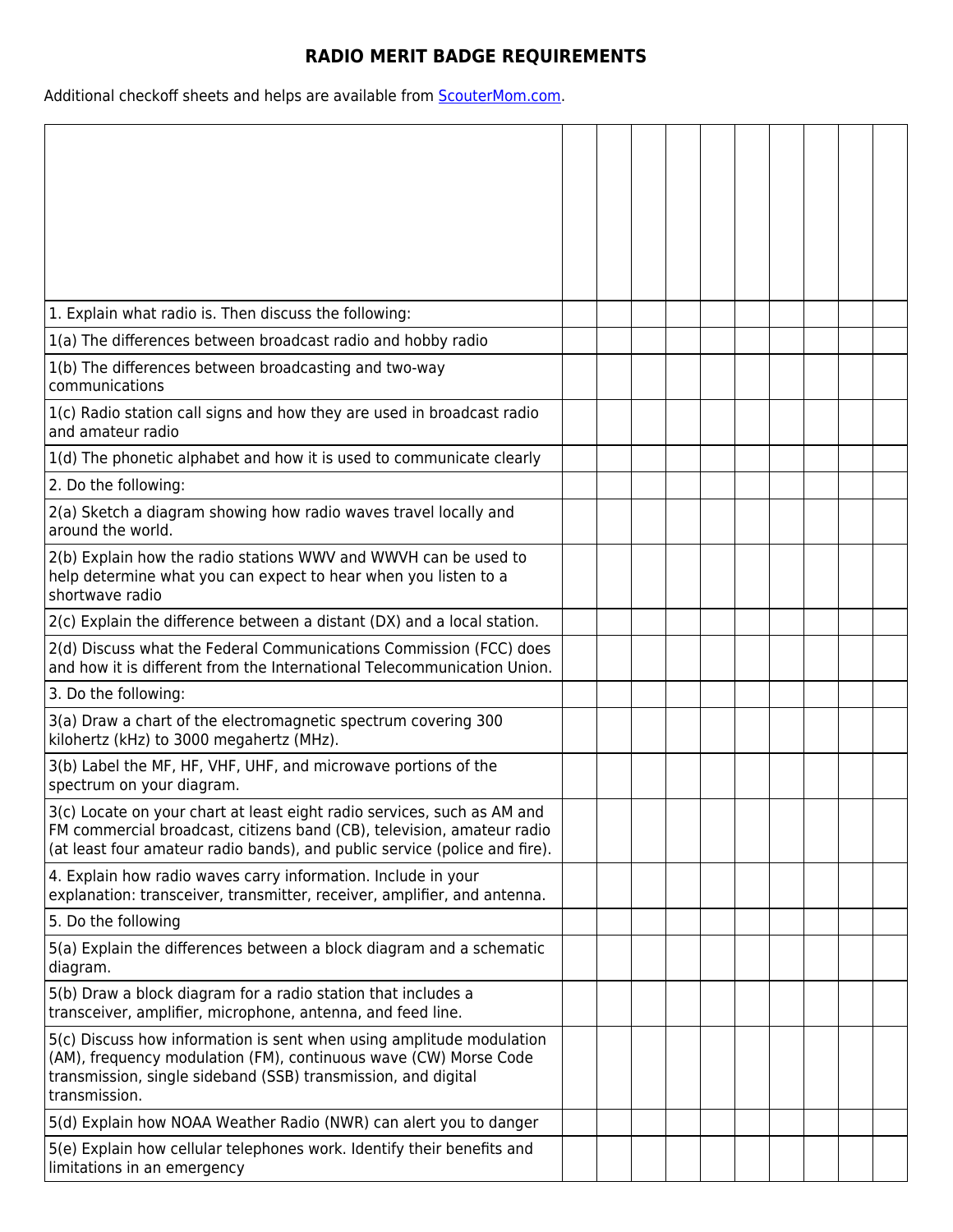| 6. Explain the safety precautions for working with radio gear, including<br>the concept of grounding for direct current circuits, power outlets, and<br>antenna systems.                                                                                                                                                                                                                          |  |  |  |  |  |
|---------------------------------------------------------------------------------------------------------------------------------------------------------------------------------------------------------------------------------------------------------------------------------------------------------------------------------------------------------------------------------------------------|--|--|--|--|--|
| 7. Visit a radio installation (an amateur radio station, broadcast station,<br>or public service communications center, for example) approved in<br>advance by your counselor. Discuss what types of equipment you saw<br>in use, how it was used, what types of licenses are required to operate<br>and maintain the equipment, and the purpose of the station.                                  |  |  |  |  |  |
| 8. Find out about three career opportunities in radio. Pick one and find<br>out the education, training, and experience required for this profession.<br>Discuss this with your counselor, and explain why this profession might<br>interest you.                                                                                                                                                 |  |  |  |  |  |
| 9. Do ONE of the following (a OR b OR c OR d):                                                                                                                                                                                                                                                                                                                                                    |  |  |  |  |  |
| 9(a) Amateur Radio                                                                                                                                                                                                                                                                                                                                                                                |  |  |  |  |  |
| (1) Tell why the FCC has an amateur radio service. Describe activities<br>that amateur radio operators can do on the air, once they have earned<br>an amateur radio license                                                                                                                                                                                                                       |  |  |  |  |  |
| (2) Explain differences between the Technician, General, and Extra<br>Class license requirements and privileges. Explain who administers<br>amateur radio exams.                                                                                                                                                                                                                                  |  |  |  |  |  |
| (3) Explain at least five Q signals or amateur radio terms                                                                                                                                                                                                                                                                                                                                        |  |  |  |  |  |
| (4) Explain how you would make an emergency call on voice or Morse<br>code.                                                                                                                                                                                                                                                                                                                       |  |  |  |  |  |
| (5) Explain the differences between handheld transceivers and home<br>"base" transceivers. Explain the uses of mobile amateur radio<br>transceivers and amateur radio repeaters                                                                                                                                                                                                                   |  |  |  |  |  |
| (6) Using proper call signs, Q signals, and abbreviations, carry on a 10-<br>minute real or simulated amateur radio contact using voice, Morse<br>code, or digital mode. (Licensed amateur radio operators may<br>substitute five QSL cards as evidence of contacts with five amateur<br>radio operators. Properly log the real or simulated ham radio contact,<br>and record the signal report.) |  |  |  |  |  |
| 9(b) Radio Broadcasting                                                                                                                                                                                                                                                                                                                                                                           |  |  |  |  |  |
| (1) Discuss with your counselor FCC broadcast regulations. Include<br>power levels, frequencies, and the regulations for low-power stations                                                                                                                                                                                                                                                       |  |  |  |  |  |
| (2) Prepare a program schedule for radio station "KBSA" of exactly<br>onehalf hour, including music, news, commercials, and proper station<br>identification. Record your program on audiotape or in a digital audio<br>format, using proper techniques.                                                                                                                                          |  |  |  |  |  |
| (3) Listen to and properly log 15 broadcast stations. Determine the<br>program format and target audience for five of these stations.                                                                                                                                                                                                                                                             |  |  |  |  |  |
| (4) Explain to your counselor at least eight terms used in commercial<br>broadcasting, such as segue, cut, fade, continuity, remote, Emergency<br>Alert System, network, cue, dead air, PSA, and play list.                                                                                                                                                                                       |  |  |  |  |  |